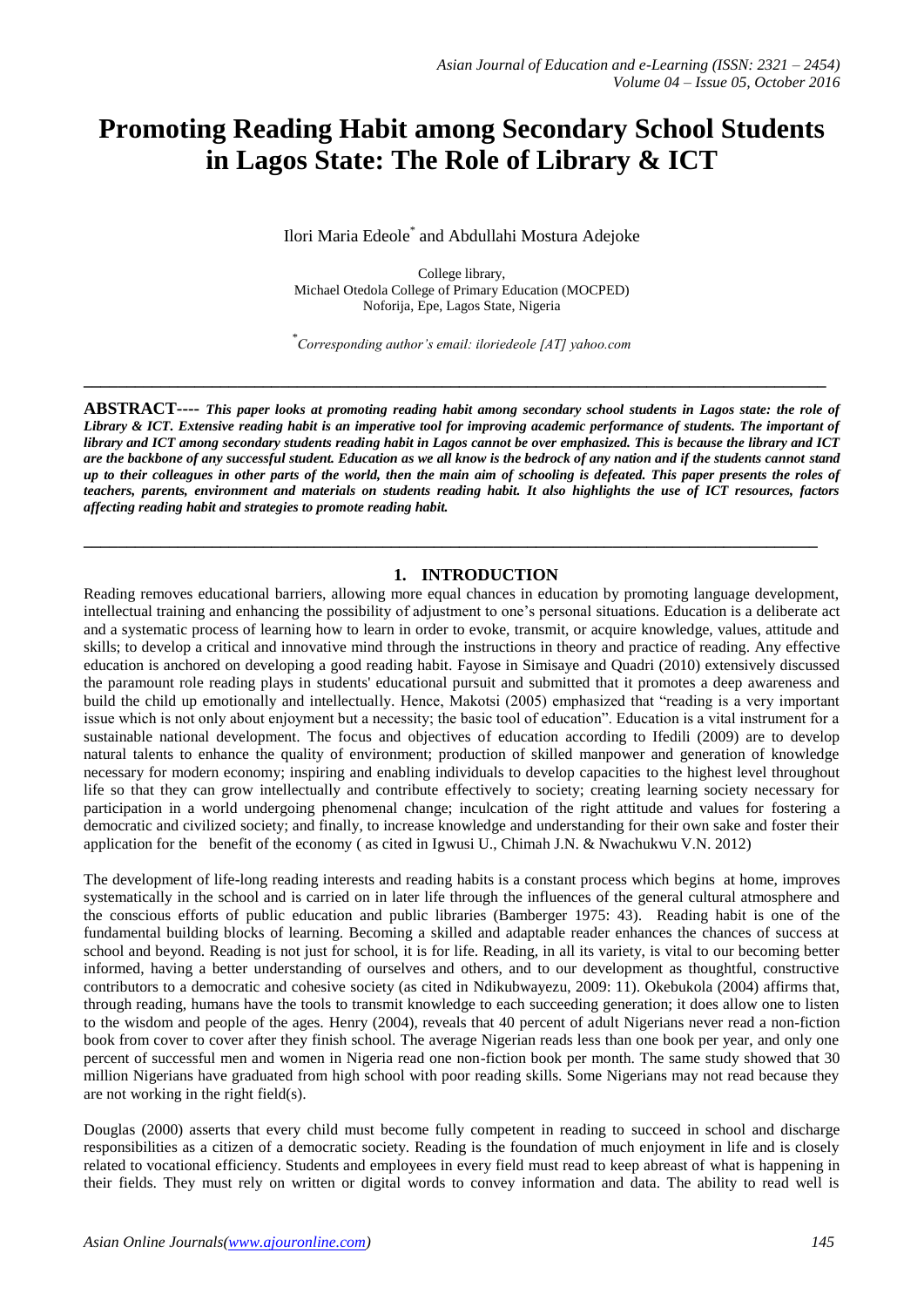absolutely critical to success in life. According to Tracy (2008), reading is the only form of entertainment that is also an essential life skill. Reading is a skill that must be nurtured from a child's earliest years. Once secondary school students know how to read, they still need support to reach their full potential as readers. Most secondary school students with learning disabilities have problems with reading and related language skills. The decline in reading among secondary school students is an offshoot of technological advancements that have brought about overall changes in family, social, and economic conditions. Poor reading habits occur in students and young people because reading is not considered a relevant leisure activity as it does not form part of students social interaction and reading is considered a solitary pursuit and is not attractive compared with interactive activity on the Internet.

According to Okusaga (2008), reading is the only form of entertainment that is also, an essential life skill. Reading doesn't just happen; it is a skill that must be nurtured from a child's earliest years. Once secondary school students know how to read, they still need gentle coaxing and support to reach their full potential as readers. Our secondary school students need help to develop their ability to read so that they can comprehend subjects better at school. Most secondary school students with learning disabilities have problems with reading and related language skills.

# **2. THE INFLUENCE OF PARENTS, TEACHERS AND THE ENVIRONMENT ON PROMOTING READING HABIT AMONG SECONDARY**

**School Students:** Behrman (2004) defines a habit of reading as an integrated pattern of reading behaviours, practices, beliefs, perceptions and knowledge. Magara and Batambuze (2005) in their study on ways of creating a reading habit for Uganda refer to a reading habit to mean a habit where reading is part of the people's living and constitutes a habit that is shared by members of the society. (Vygotsky, 1993).defines habit as 'the product of man's social life and his public activity. In this regard, habit is understood as consisting of people's ways of being in the world, behaving, and acting, based on what they have observed in the society. It refers to the attitudes, manners or habits shared by a given group of people in order to achieve common goals. For this matter, a reading habit refers to the response that community member's accord to reading and writing in their everyday life. For the purpose of this paper, we consider the literature reviews influence of parents, teachers and the environment on students reading habits*.*

*Teachers:* As cited by Donaldson (2013) a study by Nathanson, Pruslow, and Levitt (2008) with 747 students, provides a good report on the influence of teachers on their students. In the study, the graduate students were examined using seven questions relating to their reading habits and behaviors in the recent past. From the study they proposed a relevant relationship between the influence of teachers and good reading habits of students. The students that were categorized as having high motivation or interest in reading were identified as influenced by their teachers who discussed their individual reading habits, shared their ideas about different literature, and recommended good reading materials for their students. Nathanson, Pruslow, and Levitt (2008) reported that the early reading experiences of the most motivated readers were positive and could be related to an enabling environment, reinforcement, and availability of reading materials. According to the study, the recommendations made were that teachers should be "reading role models," they should involve in private reading regularly and share what they read with their students in order to enthuse their students to have a love for reading. This would also encourage students to choose efficient reading strategies, and improve reading instruction in the classroom. Over the years, many studies in the field of education, have made it clear and confirmed that teachers are very likely to influence the personal lives of children especially at the early stages. (Applegate & Applegate, 2004; Daisey, 2010; Gambrell, 1996; Ruddell, 1995). Tammy Cene Francis Donaldson proposed that on the average, children spend one-third (or more) of the day with their teachers; and as they enter into adolescence, they spend even more time with their teachers during the day.

*Parents* :Parents serve as the primary contact for many children and in most cases the source of their attitudes and habits. As cited by Nichole Lynnette Smith, educational institutions are concerned about the educational levels of parents because lower income communities have lower reading scores on average than higher income communities (DeBruin-Parecki & Krol-Sinclair, 2003). Alternatively, those students with parents regarded as middle class are likely to have school based literacy skills through their educational engagements at home, before and throughout their entire educational encounters (Compton- Lilly, 2003). Leisure reading takes place most often when children receive encouragement from their parents, when parents read to them, and when parents act as reading models. Reading habits are likely to improve if parents make recommendations and discuss with their children

*Environment :*Many studies have proven that an enabling environment is vital to the development of children socially, cognitively and academically. The studies have suggested that this influence of the environment on children occurs over a long period of time, from early grades through high school. Reading habits for students develop in social contexts where they share their reading experience and interact with others such as family members, friends, and peers. Developing readers undergo various activities and experiences in home environment, and these contribute significantly to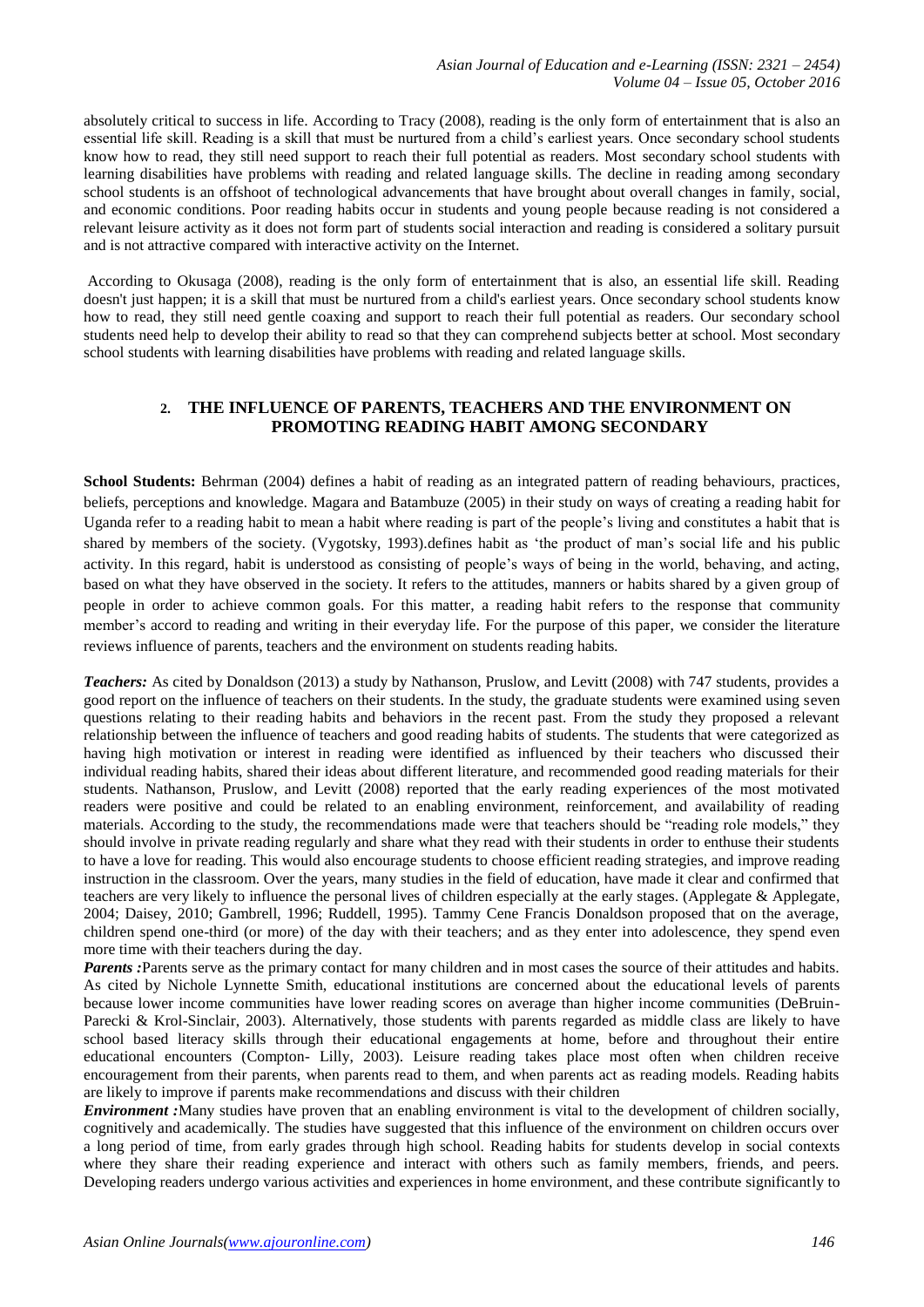the child's language and literacy development, especially if parents are involved in these activities and experiences. Recently, it is common to identify literate Ghanaian parents communicating with their children in English instead of the local dialects. These parents are of the view that by doing so their children would have an enabling environment both at home and in the school to facilitate literary development. Smith (2009) cited that, Children from a home with a high degree of literacy and parents who engaged in intentional oral and literate acts (i.e., speaking to the child, playing word games with the child, reading, writing, and purposefully engaging the child in those acts) developed higher levels of both oral language and literacy. Purcell-Gates (1996) conducted a descriptive study of the learning practices of 20 lower socio income families. With this study, she evaluated the literacy knowledge of 24 children, between four to six years

*Material:* Children have a lot of different interests when it comes to out of school activities, depending on the age, socio-economic status of parents, cognitive developments and many other factors. Covert (2009) made reference to a study by Moyer, J.E in which readers interviewed and the 26 findings of the study suggested that most good readers do not engage in a lot of television watching. Hence there was a conclusion that people spend a reasonable amount of time watching television are less likely to engage in leisure reading. Covert (2009) cited a good example of such studies as that of Strommen and Mates (2004) who found that people with good or poor reading habits spent about the same time watching television or part taking in any other fun activity during their leisure time.

## **3. THE ROLE OF LIBRARY IN PROMOTING READING HABIT AMONG SECONDARY SCHOOL STUDENT**

The library needs to play an important role in the promotion of reading habits among Nigerians. Libraries, especially school libraries, are fundamental to the design, implementation, and attainment of educational excellence. Libraries are an integral part of the educational development of secondary school students and youth. Without the support of efficient libraries, schools cannot successfully achieve the goals of education, which are:

- The inculcation of national consciousness and national unity;
- The inculcation of the right type of values and attitudes of the individual and the Nigerian society;
- The training of the mind in the understanding of the world around, and
- The acquisition of appropriate skills and social abilities and competence as equipment for the individual to live and contribute to the development of the society. (NPE, 2004).

Libraries provide access to reading materials through the school library, students and youths can gain and improve their skills. Libraries help introduce the use of reading for information, pleasure, passing examinations, and personal growth through lifelong learning. Libraries provide materials that offer more extensive and varied information than classroom study alone cannot provide. Voluntary reading helps develop reading skills and mastery of language, extends students knowledge, and assists them in their academic work. Students and youths who read are likely to have background knowledge, familiarity with new topics or subjects, and thus, find learning easier and interesting.

In Nigeria, literacy is recognized as a basic tool for personal and national development. The National Policy on Education (2004), places inculcation of permanent literacy and numeracy, and ability to communicate effectively as one of the objectives of school education. The library must provide resources to complement education and these resources can take secondary school students and youth far above technical literacy to developing reading habit which makes permanent literacy attainable.

The role of the libraries in promoting reading is especially crucial in developing scientific, reflective thinking and creativity. Librarians can help secondary school students and youths develop critical and independent thinking through their exposure to a wide variety of instructional resources and learning opportunities. Apart from the development of creative and critical thought, the role of the library in the promotion of reading habit can be seen in the readers' development of values, attitudes, and appreciation.

In the process of encouraging or inculcating the reading habit in secondary school students and youth, stakeholders (parents, teachers, schools, librarians and other library staff) should avoid nagging, bribing, judging, criticizing reading choices, and setting unreasonable goals.

Dike (1993) posits that libraries were expected to provide supplementary materials to support classroom instruction and to encourage reading, especially of imaginative literature. Notwithstanding the central roles played by school libraries in providing reading material and in developing reading habit in secondary school students, it has been observed that most secondary school students in Lagos state do not have access to libraries. The various roles of libraries in promoting reading habit include: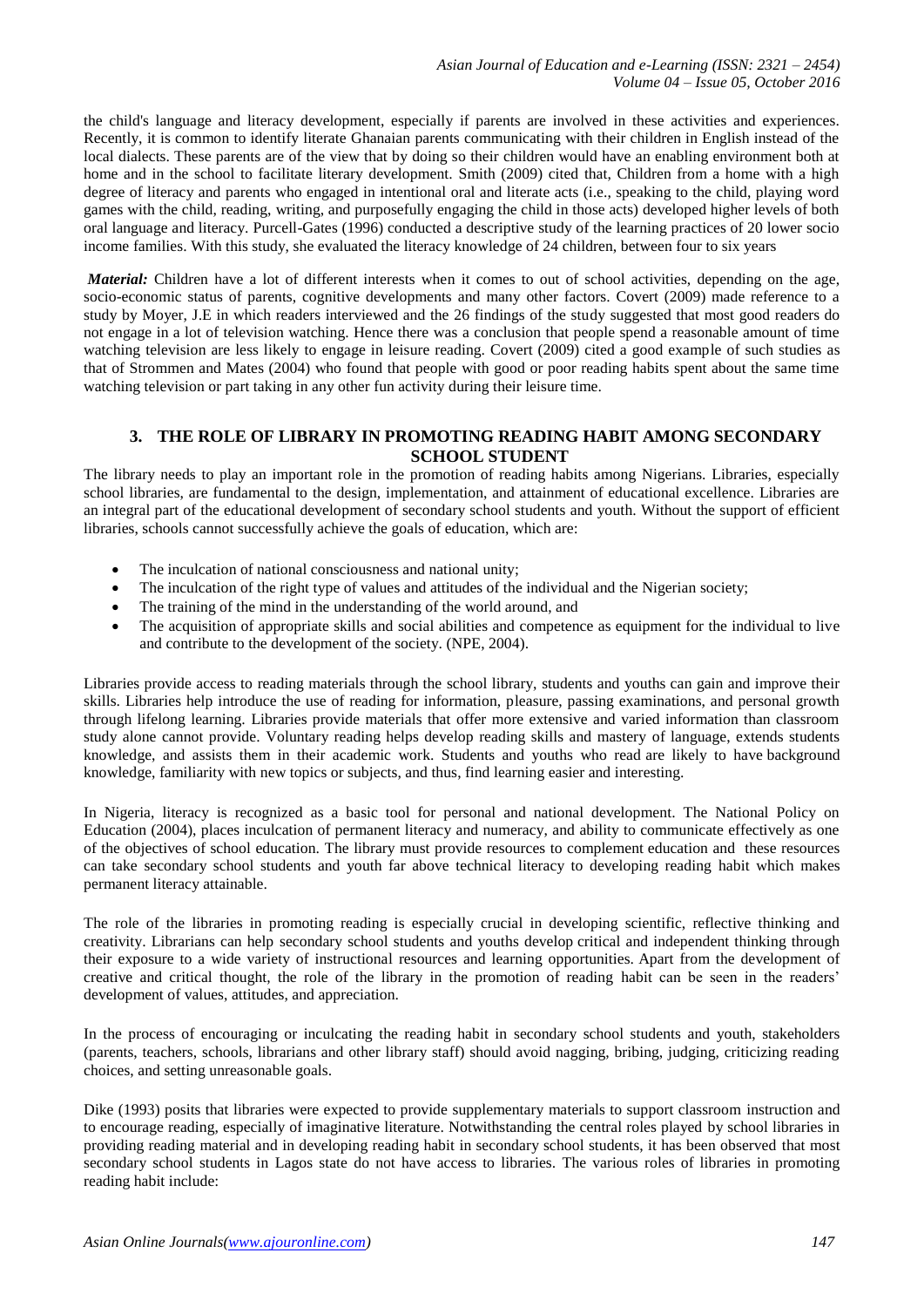**Creating an Enabling Environment**: Libraries generally provide a very conducive environment that encourages people to engage in meaningful reading, learning and research activities. They provide space, reading carrels, reading materials and noise-free environment. School libraries offer opportunities for developing good reading habits in secondary school students.

**Provision of Reading Materials:** Libraries play important role in providing a wide range of reading materials. Apart from textbooks, the library provides access to supplementary learning materials such as computers, audiovisual materials like CD-ROM, tapes, videos, films. School libraries are always rich in colorful story books that capture the attention and imaginations of students to develop lifelong learning abilities. Secondary school students can be taught about basic ICT appreciation to prepare them for future use.

**Library Orientation Programmes:** Librarians engage in coaching fresh users on the use of library materials. People using the library for the first time may not be accustomed with retrieving information from the library. It is the onus of the librarians to educate the fresh users on information retrieval process such as the use of library catalogue, indexes and abstracts. Much more, the school librarian can encourage secondary school students to imbibe reading habit by guiding them to the right books that may interest them, by serving as a matchmaker between students and books.

#### **4. USING ICTS RESOURCES TO PROMOTE READING HABIT AMONG SECONDARY SCHOOL STUDENTS**

ICT according to Blurton (1999) is a diverse set of technological tools and resources used to communicate and to create, disseminate, store, and manage information.. According to Dike (1993) ICT resources are "those materials which do not depend solely upon reading to convey meaning. They present information through the sense of hearing, as in audioresources, or through the sense of sight, as in visual resources, or through a combination of senses". These resources create a spirit of joy, fun, adventure and imagination in children and help to associate reading with pleasure, both oral and visual communication skills are learned". At this age, parents, care-givers and teachers have to play vital roles in engaging children in learning activities especially in their developmental age and offers a wealth of reading strategies, lessons, and activities designed to help students learn how to read for lifelong learning. Owen (2011) posits that "children begin developing the foundation of literacy from as early as a few months a very important role to play by introducing pleasurable experience such as home videos that contains educational stories, games, colorful pictures, symbols, spellings, etc. The home should be made conducive for children to begin to develop lifelong attitudes toward reading. Hence, parents play a critical role in this development by initiating reading activities. Madahunsi (2001) opined that "parents can make use of personal microcomputers in their homes to foster even greater degree of interest and growth in reading". Parents can aid in the process by reading to their children, thus acquainting them with the more formal language of books, pointing out words and letters, and engaging them in story hours (Igwusi U., Chimah J.N. & Nwachukwu V.N. 2012)

ICT facilities and audio-visual resources help children to learn a variety of subjects, from simple calculation, spelling, dictation, to educational stories. It offers children the opportunity to explore the world beyond their immediate environment. Encouraging and modeling leisure-time reading using ICT and audio-visual resources such as computers, home videos games, televisions etc. help in fostering children's reading development. Healthy viewing habits and parental supervision can help children develop positive learning experiences. Story books in video format help in capturing the attention of children, offer great lessons, extend their experience beyond their immediate environment and teach them proper reading behavior.

The new electronic gaming landscape offers a vast array of new opportunities and choices for children in playing electronic games in many different ways, including excitement, learning and communication. Home video has an interactive gaming content on children's psychosocial development. Video-games have also been suggested as promoting co-operative behaviour and reinforcement in more educational activities. Thus, gaming activity using home videos can be a veritable educational tool for learning capable of making formal learning more pleasurable, motivating and effective. There are different kinds of game content (e.g. violent games, competition games, fantasy games, etc.). Different ICT facilities have their different effects on student learning abilities. The study carried out by Brandtzaeg and Heim (2009) revealed that "a preference for pedagogical games is associated with both high scholastic and athletic competence, as well as parental monitoring. A preference for fantasy gaming is positively related to scholastic competence, while preferences for competition games are strongly associated with athletic competence". There is need for parental monitoring to ensure that student are not involved in watching videos that will have harmful effects on them. Active parental involvement, such as rules limiting the use of home video, and active mediation will encourage students to embrace the technology for creative, educational and developmental purpose.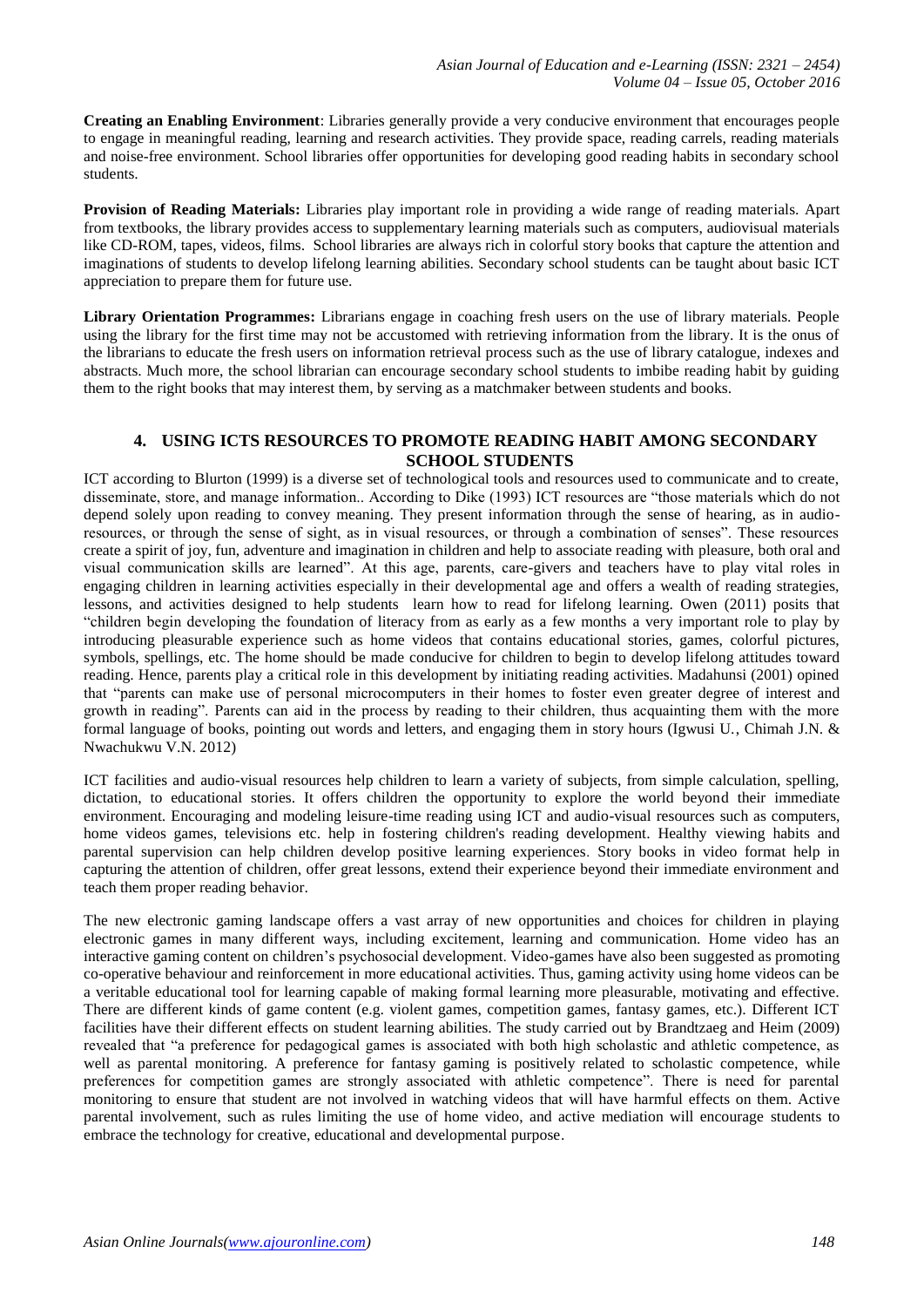#### **5. BENEFITS OF ICTS IN PROMOTING READING HABIT AMONG SECONDARY SCHOOL STUDENT**

Extending experienc**e** – ICT facilities such as home videos, television, and computers can be entertaining and educational, and can open up new worlds for secondary school students, giving them a chance to travel across the globe, learn vicariously about different habits, languages and gain exposure to ideas they may never have encountered in their own local community.

Learning how to learn **–** With the use of ICTs and audio-visual resources such as video games, computers, etc. students can learn how to learn by playing games that involves them in simple activities that could sustain their interest in reading. Visual Literacy **–** Educative home video for secondary school students are full of colorful illustrations that can help secondary school students interpret visual representations. This helps them to develop their sense of sight and ability to identify different colours and objects in the real life.

Associating reading with pleasure **–** The various humorous stories in video format develops the sense of humor in secondary school students and enable them develop the right attitude towards reading.

#### **6. FACTORS AFFECTING READING HABIT OF SECONDARY SCHOOL STUDENTS IN LAGOS STATE**

There are a lot of factors that affect the effective development of reading habit of secondary school students in Lagos state. Among these factors which hinder secondary school students reading habit in Lagos state are: the home factors, school environment factors, poor learning environment & lack of functional library, inadequate supply of reading material, poor reading campaign, problems of inadequate teachers/librarians, problem of student's unsreadiness to learn. According to Dike (1993) also listed the following factors which includes: the illiteracy of most parents, poverty, the almost exclusive association of books with schooling, the second language problem, the obstacles to literacy in the mother tongue, the lack of adequate and suitable reading materials, and the lack of reading skills. Other factors affecting reading habit in secondary school students include:

- lower levels of proficiency in reading are due to underfunding of libraries and their services (Eyo, 2007)
- poor reading skills which has been identified as the problem of Nigerian students was as a result of the following: slow comprehension rate, slow reading rate, difficulty in distinguishing main ideas from irrelevant details, inadequate vocabulary or word power, inadequate reading interests and habits, distractions from television and film viewing and lack of interest and relevant reading materials.
- Change in Nigeria's value system. The quest for material wealth has eroded the interest for the search of knowledge.
- Economic hardship that is prevalent in many homes. Most parents manage to pay their wards school fees and forget about buying book for them.
- Astronomical prices of books and other information materials have put them out of the reach of the masses. Coupled with high cost of books is poor availability of indigenous books owing to the fact that local authors are not encouraged to write books.
- Also cost of publishing books is very high. Indigenous writers are not motivated as they may not be able to finance the high cost of book publishing.
- Advent of home videos, film houses and other electronic gadgets.

Other individual problems that can affect reading habit of secondary school student as cited by N. & Nwachukwu V. N. Chimah J. (2012) include the following:

Dyslexia: This is a cognitive impairment that affects a child's ability to read by causing a disruption in the brain's ability to interpret images and sound. Secondary school students with dyslexia often exhibit difficulty in concentrating for extended periods of time, coping with written symbols, reverse letters when reading or spelling a word, have confusion between left and right and also may have poor handwriting. A child with dyslexia has normal intelligence, but his or her attainment of reading skills lags far behind others. Such students may even be unable to read words that they can spell correctly.

Speech Apraxia**:** It is a reading disorder that affects the reading fluency of secondary school students. Apraxia is a neurological condition that temporarily paralyzes a child's ability to speak even though he attempts to do so. Researchers believe that students with apraxia are inhibited from fully utilizing phonic sounds as part of their speech recognition. Students with apraxia may be seriously disadvantaged in developing literacy skills.

Attention Deficit Hyperactivity Disorder (ADHD) or Attention Deficient Disorder (ADD)

Students with ADHD/ADD usually have poor concentration in reading. They exhibit abnormal reading pattern as they are normally restless, unable to sit at a place for more than few moments, inattentive and impulsive. Reading requires a sustained period of concentration. The use of ICTR and audio-visual resources will greatly help in capturing the attention of students with these deficiencies and consequently develop the habit of reading for lifelong learning.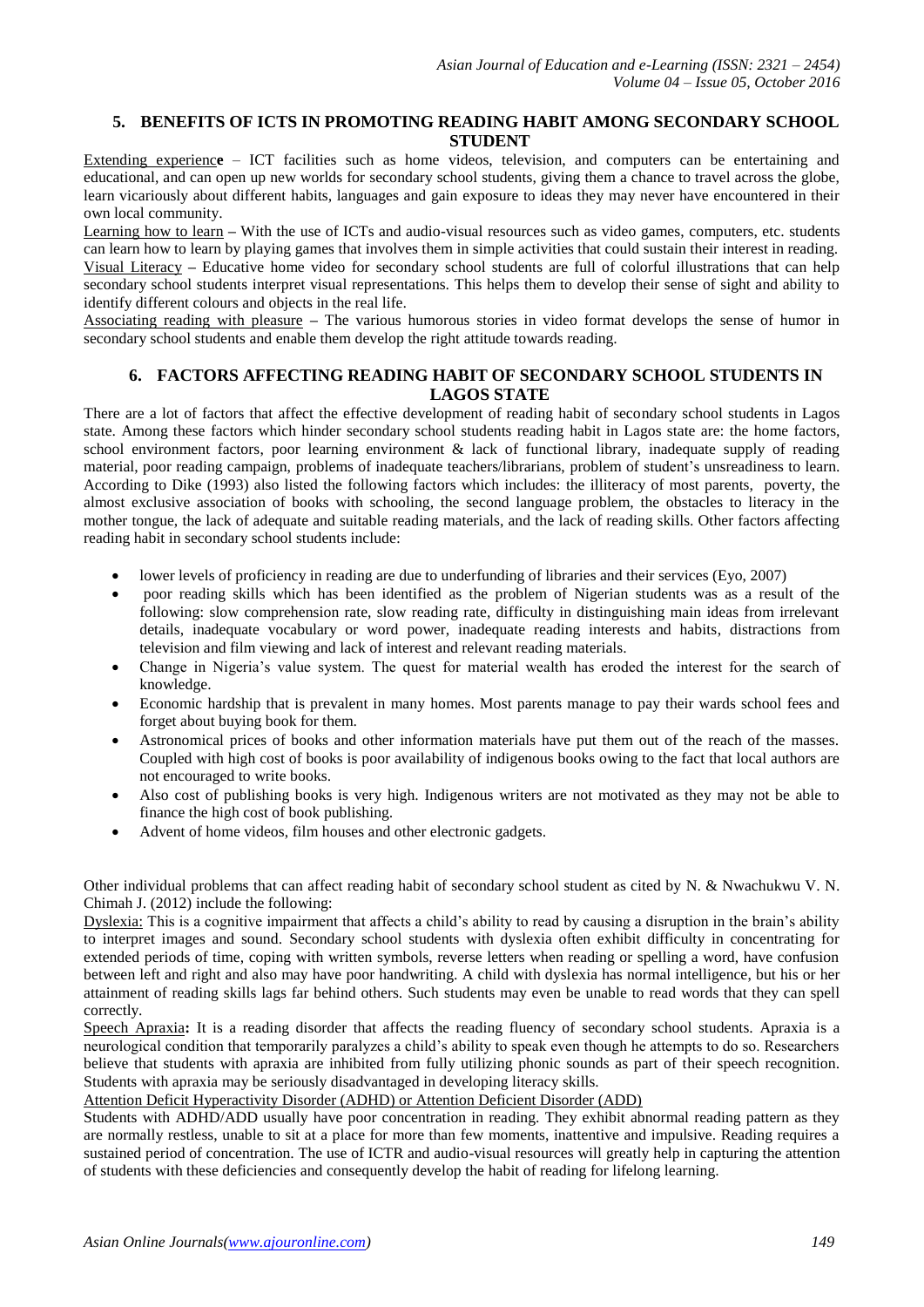**Strategies that can be use in Promoting Reading Habits among Secondary School Students** Having considered some of the factors responsible for poor reading habit, it is pertinent to suggest strategies that can be adopted to turn the country to a reading nation and her citizens a reading people. Imbibing the habit of reading can assist in finding solutions to socio-economic and political problems.

- Improved Funding: Fund is crucial to the development of education and libraries; it is a *sine qua none* of performance. Therefore, the Nigerian government has to improve its funding of the education sector, by increasing funds allocated to schools. This would affects provision of school library services. Funds should be earmarked for establishing, equipping and maintenance of libraries (public library inclusive). Sufficient fund should be provided to acquire adequate, current and relevant library materials – books, magazines, charts, transparencies; photographic slides, and computer instructional packages. Concerted effort should be made by the appropriate supervisory body to monitor effective utilization of funds allocated to the library.
- Establishment of libraries: Efforts must be made by government at different levels to establish more libraries in schools and for the private, club, communities, Religious bodies, organizations (NGOs and CBOs), Old Students Associations, professional bodies, and individuals should be encouraged to assist in the promotion of reading by establishing libraries or supporting already established school and public libraries. This can be done through stocking libraries with good reading materials that can impact on the lives of Lagos state. These libraries should also be provided with professionally qualified personnel to render services to the users.
- Continued provision and access to books**:** provision of a varied collection of enjoyable and information-rich books is a major contribution of the library towards reading promotion. Availability and accessibility of instructional and pleasurable books stimulate development of reading and attainment of permanent literacy. It has been found out that school libraries are the principal source of books for supplementary instructional resources and voluntary reading. It must, however, be pointed out that many schools do not have libraries at all. Where they exist, the stock in these libraries is grossly insufficient to play the expected role.
- Associating reading with pleasure**:** Secondary school students and students can be motivated to read and thus form good reading habit through storytelling, reading together (shared reading), formation of reading/book clubs as well as provision of conducive reading environment devoid of unwarranted noise and distractions. Storytelling is a basic and enduring form of literacy expression in Nigerian habits. Librarians should encourage the integration of storytelling and the oral literacy tradition with the school curriculum. Telling students interesting stories encourages their attention and focus, develops their listening skills, and helps stimulate voluntary reading.
- Another way of introducing pleasure or fun to reading is by reading together. Reading together can take place in the classroom, library, or at home. Parents, school librarians, teachers, and students can read aloud to themselves at home, in the class or library, getting to an exciting point in the story book before stopping. The interest generated will inspire many students to continue the story on their own. In the course of shared reading, the passage read aloud can be discussed and a new book can be introduced to the students before its shared reading commences. The experience of reading and hearing increases speed; facilitates comprehension, good pronunciation; develops reading and critical thinking skills. In addition, shared reading puts confidence in some timid students and encourages them to develop a voluntary reading habit.
- Excursions to libraries and exhibitions: Secondary school students/students in schools where there are no libraries can be taken on excursions to libraries in other schools or in their locality. They can also be taken to book exhibitions/fairs. During such visits, secondary school students would be introduced to the library and its resources. They will also be educated on the importance of books and reading to their education and future lives.
- Encouragement of library usage: Teachers should encourage maximum use of the library and its resources by giving students assignments/projects that would necessitate frequent visits to the library. Such assignments/projects must be practical. They may entail reading a novel and summarizing it, or using the library resources to solve an environmental problem.
- Appropriate legislation: It has earlier been pointed out that the National Policy on Education (NPE) statements on the provision of libraries has not been implemented by the stakeholders. Non-implementation stems from the absence of appropriate legislation to back up these statements. It is, therefore, been suggested that appropriate legislation be enacted to enforce compliance with the policy statements. Such legislation should stipulate stiffer penalties such as closure of school(s), for non-compliance with the policy statements.
- Resuscitation of mobile library services**:** Promotion of reading habits should not be confined to students in the classroom or the physical library alone. Rather, consideration and extension of library services should be given to students and youth who, for one reason or another, are out of the normal school or library environment. This can be done through mobile library service, a formidable service provided by the public library. In the 1970s, Nigerian populace in the rural areas – farmers, nomadic fishermen, and cattle rearers, used to enjoy this service. Regrettably, since the 1980s, this important library service has become moribund.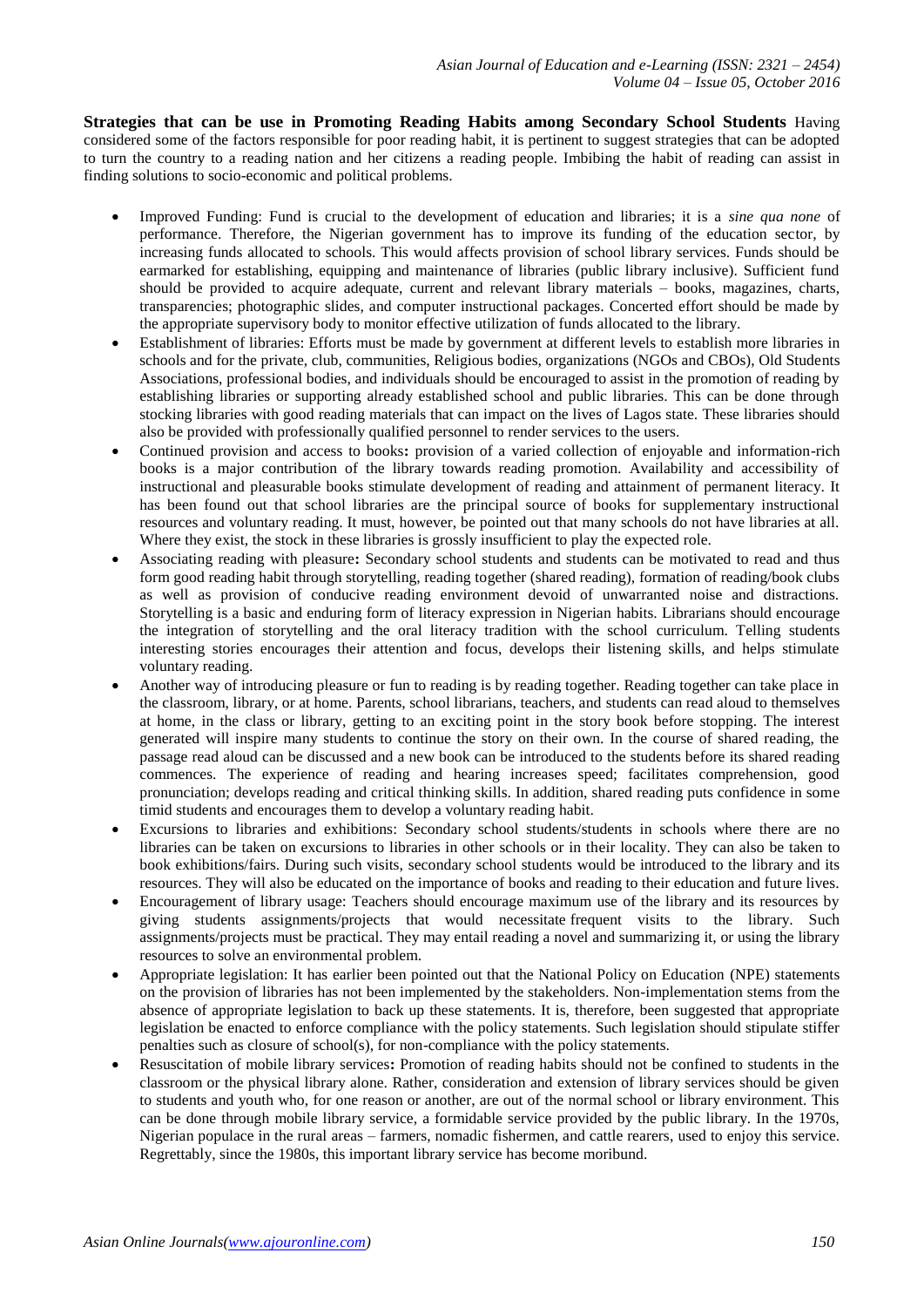# **7. CONCLUSION**

A reading nation is an informed nation. Poor reading habit has great consequences on the academic performance of every student. The development of reading habit of every individual should start from early stage of life for every student through home ( i.e. parents) to the school environment. The teacher has great role to play in developing reading habit by using various teaching techniques to motivate the student's interest in reading, this will have great positive impact on the student educational performance. The librarian role in promoting reading habit is inevitable to the school system. The librarian role is very important by actively taking part in motivating the students and orientating them towards the various benefits that can be derived from information both print and non-print materials that are available in the library. Technology has really advance by using ICT in promoting reading habit of the students. ICT play vital roles in engaging children in learning activities especially in their developmental age and offers a wealth of reading strategies, lessons, and activities designed to help young children learn how to read for lifelong learning. For any educational system to be effective and to ensure sustainable development in any nation, it is therefore indispensable to inculcate reading habit from the scratch in order to have informed citizens who will intellectually advance the nation to globally competitive level.

### **8. REFERENCES**

- Antwi, I.K (1985) "The reading habits and interest of secondary school students in Bauchi Metroplis: a case study." Lagos: *Nigerian Libraries 2 (2)* pp. 52-53.
- Applegate, A. J., & Applegate, M. D. (2004). The Peter effect: Reading habits and attitudes of Pre-service teachers. The Reading Teacher, 57 (6), 554-563
- Behrman J., Ailderman H. (2004) Reading Next  $-A$  vision for action and research in middle and high school literacy: A report to Carnegie Corporation of New York. Washington, DC: Alliance for Excellent Education.
- Blurton, C. 1999. Chapter 2: New directions in education. In: UNESCO's World communication and information 1999-2000. Paris:UNESCO: 46-61
- Brandtzaeg, P. B., & Heim, J. (2009). Children's electronic gaming content preference*. Nordicom Review* 30 (2), 69-86
- Compton Lilly C. (2003) Reading family: the effects of peer influence on parents reading behavior at home with children. Harvard family research project.
- Covert, K.A (2009) An Exploration of the Leisure Reading Habits and Attitudes of Eighth-Grade Students
- DeBruin-Par (2003) family literacy from theory to practice, Newark, DE: International Reading Association.
- Dike, Virginia W. (1998) "Reading promotion in Nigeria: the role of school libraries" In Elaturoti, David (ed.) *Nigerian School Librarianship: Yesterday, Today and Tomorrow*. Ibadan: Nigerian School Library Association. pp 173-188.
- Douglas, M. P. (1961) Primary school library and its services. Paris: *UNESCO.* Federal Republic of Nigeria  $(2004)$  National Policy on Education,  $4<sup>th</sup>$  ed. Lagos: NERDC Press.
- Fayose in Simisaye and Quadri (2010) Developing a Reading Habit in Children: Lagos State Library Board Summer Reading Programme Experience: Library Philosophy and Practice
- Ifedili, C. J. A. (2009) An assessment of reading culture among students in Nigerian tertiary institution a chanllege to educational managers: Reading improvement 46 (1)
- Madahunsi, S. O. (2001 ). Fostering positive reading habits for children at home through computers: the role of parents. Retrieved from: <http://www.google.com.ng/search?client=firefoxa&rls=org.mozilla%3Aen-.On> 13<sup>th</sup> October, 2011
- Magara, E. *and* Batambuze, C. *(2005) Towards a reading culture for Uganda. African Journal of Library, Archives and Information Science, 15(1): 35-42.*
- Mokatsi R (2005). Sharing resources- how library network can help reach education goals. East African book development association. A research paper looking at libraries in the developing world. Commission by book Aid International.
- Nathanson, S., Pruslow, J., & Levitt, R. (2008). The reading habits and literacy attitudes of inservice and prospective teachers. *Journal of Teacher Education*, *59*(4), 313-321.
- Ndikubwayezu, G. (2009) Rwanda: reading culture still very low-ministr Habineza. In New Time, 13876, April 25, 2009
- *Nwachukwu*, *V.N.*, Igwesi, *U*. & *Chimah*, *J.N.* (*2012*). The use of audiovisual resources in developing children's reading habits in Nigeria. Library Philosophy and practice
- Okebukola, F. O. (2004) "Reading: key to lifelong development". A key note address delivered at the workshop on readership promotion campaign organized by the National Library of Nigeria.
- Okusaga,T. O. (2008) "Development of school library for effective implementation of universal basic education in Lagos State in the 21st century". In Odubunmi, E. O. & R. O. Okuneye (ed.) *Dynamics of education in Lagos State in the 21st* century. Lagos: Faculty of Education, Lagos State University. pp 149-166.
- Owen, K. (2011) Problems with a child's reading fluency. *eHow family*. Retrieved from: